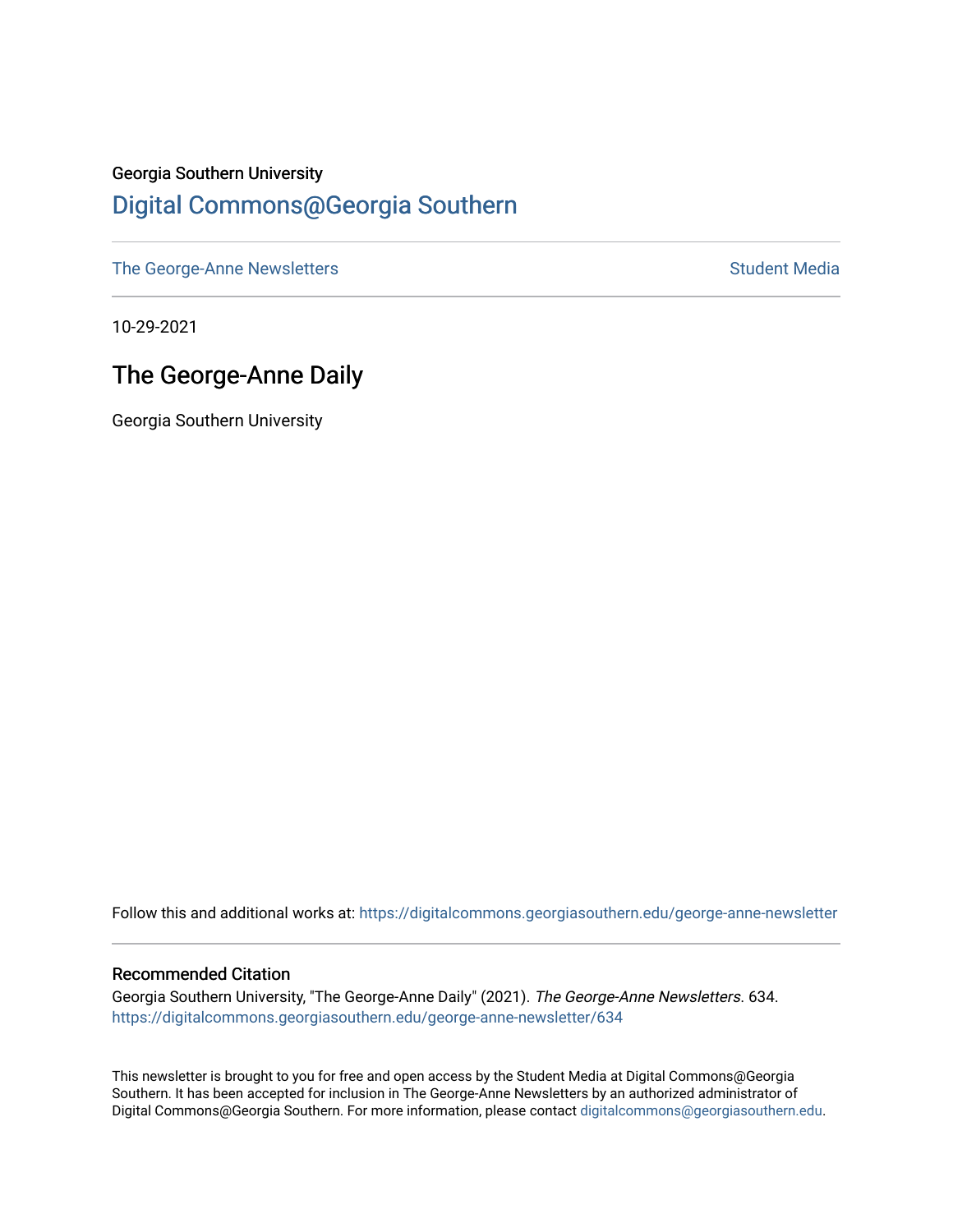# THE GEORGE-ANNE DAILY  $\mathbf{0}$

Good morning and welcome to the George-Anne Daily! Be sure to keep up with us through our social media links above.



**Lecture Series** 

Featuring quest speaker Professor LANTEACE W. Sherman "Policing, Violence,

and Mental Health:

The Case of Domestic Homicide.'

Tuesday, November 2, 2021 | 7:00 P.M. Performing Arts Center | Statesboro Campus, Nessmith-Lane Conference Center

Director, Cambridge Centre for Evidence-Based Policing UK

# *WHAT'S HAPPENING IN YOUR WORLD?*

#### **[Game Preview: GS to host rival Georgia](https://r20.rs6.net/tn.jsp?f=001rkbuyz3dmRJsvpFXnIXlcZp2AhEJVEcfPsa-8wxPQbcmZ_KRMz7g56B07WqB-PBoeyB1JbrhezCg5joALa5BEbFU0goniFOVfh23Na1lZTEhpeobXSklt9st8JAYg7qiCiv60jZf7ETXZdKA2Ra7tLOkGPCoElRIjGubFdY6aWkuDRmOOXMn6tQ9cz-XEnYZ6uegYkw1GgQ2tUNbK6CtOM0qhJOY8iDpbWC1IEZKN8wA610BQjy7pnKny01pnpEW&c=T0OOGfZL-5i6w-0TxLg0g69Ue56PvUMSTG2unCzROk0gIvem2UESMg==&ch=ddp_7DWDU-pmZHqpn7itud2ZaVXZIv3MvR-IsDhGNe9Nc5vTfaES8g==) State in homecoming match-up**

With the Eagles 2-5 for the season and one head coach down, this homecoming game against longtime rival Georgia State is *not* the one to lose.



#### **[Esports powers up on campus](https://r20.rs6.net/tn.jsp?f=001rkbuyz3dmRJsvpFXnIXlcZp2AhEJVEcfPsa-8wxPQbcmZ_KRMz7g56B07WqB-PBoSOBZVu9BDY4-4mWwrr2B_7WiwImAa_eAbKtPTT2Jnmgw7aR4CGFm2MCLPB6JsoZzFXaduMOT0dK7nGYwy1Qe72xKWlWfeTKIjj2Mtt45UYIKL_04rJXsNMjw7k5sFpkRZZ2oreGXvjzXaEP0xV63yg==&c=T0OOGfZL-5i6w-0TxLg0g69Ue56PvUMSTG2unCzROk0gIvem2UESMg==&ch=ddp_7DWDU-pmZHqpn7itud2ZaVXZIv3MvR-IsDhGNe9Nc5vTfaES8g==)**

Georgia Southern club teams are now powering up by getting involved in esports.

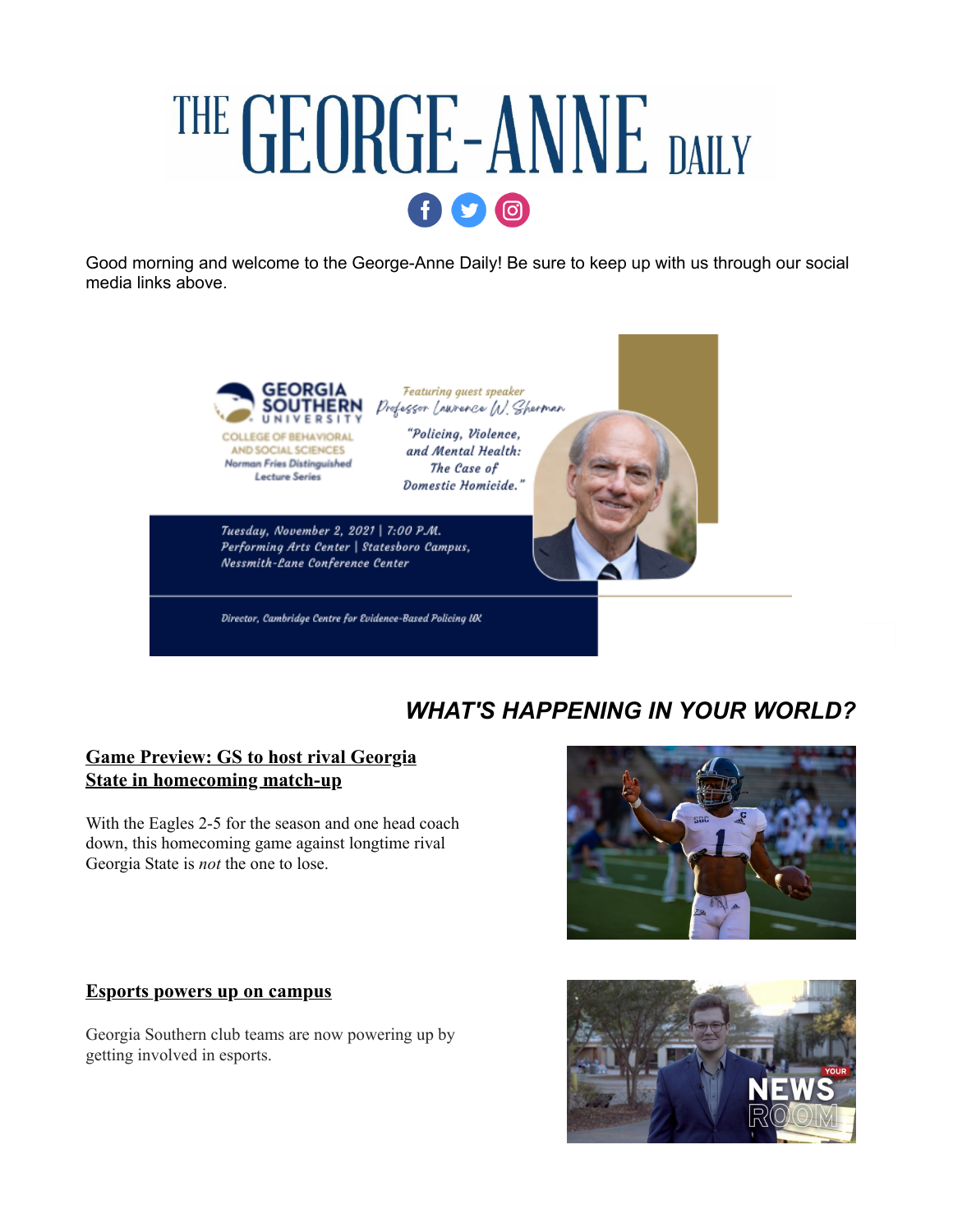

#### **[Restaurants you can get a student discount at](https://r20.rs6.net/tn.jsp?f=001rkbuyz3dmRJsvpFXnIXlcZp2AhEJVEcfPsa-8wxPQbcmZ_KRMz7g56B07WqB-PBouN8AikLl6L7v4M9XfS1DtGw9kGIFVMpEIJlHacI1FLsHQT3FK8gEROh4Zl7i-XYfe8qDpJmZDqUVd8YdngAoWwwUuTsJbHOxzyLC_vQ5LTVkYu1DKvfUQ-cJTsZgYrTyNRMxAyL6qDS8gkluJxzKp2aXUK1Q4uOZTHUvfwlq04DrkYX9W2nPU6pYSC4wbMvi&c=T0OOGfZL-5i6w-0TxLg0g69Ue56PvUMSTG2unCzROk0gIvem2UESMg==&ch=ddp_7DWDU-pmZHqpn7itud2ZaVXZIv3MvR-IsDhGNe9Nc5vTfaES8g==) in Statesboro**

There's a few student-favorite restaurants in town where you can get discounts just for flashing your Eagle ID.

[Here's our list...](https://r20.rs6.net/tn.jsp?f=001rkbuyz3dmRJsvpFXnIXlcZp2AhEJVEcfPsa-8wxPQbcmZ_KRMz7g56B07WqB-PBouN8AikLl6L7v4M9XfS1DtGw9kGIFVMpEIJlHacI1FLsHQT3FK8gEROh4Zl7i-XYfe8qDpJmZDqUVd8YdngAoWwwUuTsJbHOxzyLC_vQ5LTVkYu1DKvfUQ-cJTsZgYrTyNRMxAyL6qDS8gkluJxzKp2aXUK1Q4uOZTHUvfwlq04DrkYX9W2nPU6pYSC4wbMvi&c=T0OOGfZL-5i6w-0TxLg0g69Ue56PvUMSTG2unCzROk0gIvem2UESMg==&ch=ddp_7DWDU-pmZHqpn7itud2ZaVXZIv3MvR-IsDhGNe9Nc5vTfaES8g==)

This year's homecoming parade runs from the College of Education's lot to Sweetheart Circle today at 4 p.m.

If you can't make it to the parade, the whole event will be [live-streamed.](https://r20.rs6.net/tn.jsp?f=001rkbuyz3dmRJsvpFXnIXlcZp2AhEJVEcfPsa-8wxPQbcmZ_KRMz7g56B07WqB-PBozpRENmAMkQvmFrhbWgpjL8tl6uRJjbrK4N5b5s_xdQD_d-rHVNlEXhY_fYVM_a8QpjlDMzr4gZCcuhFkgSbOCVzjB-nMF29Ex_x5nxKFGFc=&c=T0OOGfZL-5i6w-0TxLg0g69Ue56PvUMSTG2unCzROk0gIvem2UESMg==&ch=ddp_7DWDU-pmZHqpn7itud2ZaVXZIv3MvR-IsDhGNe9Nc5vTfaES8g==)

\*\*Parking and traffic in and around this lot may be a bit tougher to navigate than normal starting at 1 p.m. Closer to the start of the parade around 3 p.m., traffic around Forest Drive and Sweetheart Circle will also be affected.

# *DEEP DIVE*

#### **[Micro-aggressions and code-switching:](https://r20.rs6.net/tn.jsp?f=001rkbuyz3dmRJsvpFXnIXlcZp2AhEJVEcfPsa-8wxPQbcmZ_KRMz7g56B07WqB-PBoSOg3B9jzy9Ay9F0ffBdvDiPSXMmEqKmUkjUkmLDunCwTeEWIZExdqovhpTosLzwaOiC-cdoaAhcdhvIhUiK2uau9mcZrGp3mz-h7PWgTHjmfk9VGf2ArtbhXefo23bQXjOkbwkE6RM4pFyGbZ53hEQXcyHtNqX8WjMQxC3Qz-hw=&c=T0OOGfZL-5i6w-0TxLg0g69Ue56PvUMSTG2unCzROk0gIvem2UESMg==&ch=ddp_7DWDU-pmZHqpn7itud2ZaVXZIv3MvR-IsDhGNe9Nc5vTfaES8g==) Navigating a PWI as an Afro-Latinx**

Students discuss the struggles of being at our university as an Afro-Latinx with the Gamma Gamma chapter of Phi Sigma Pi.